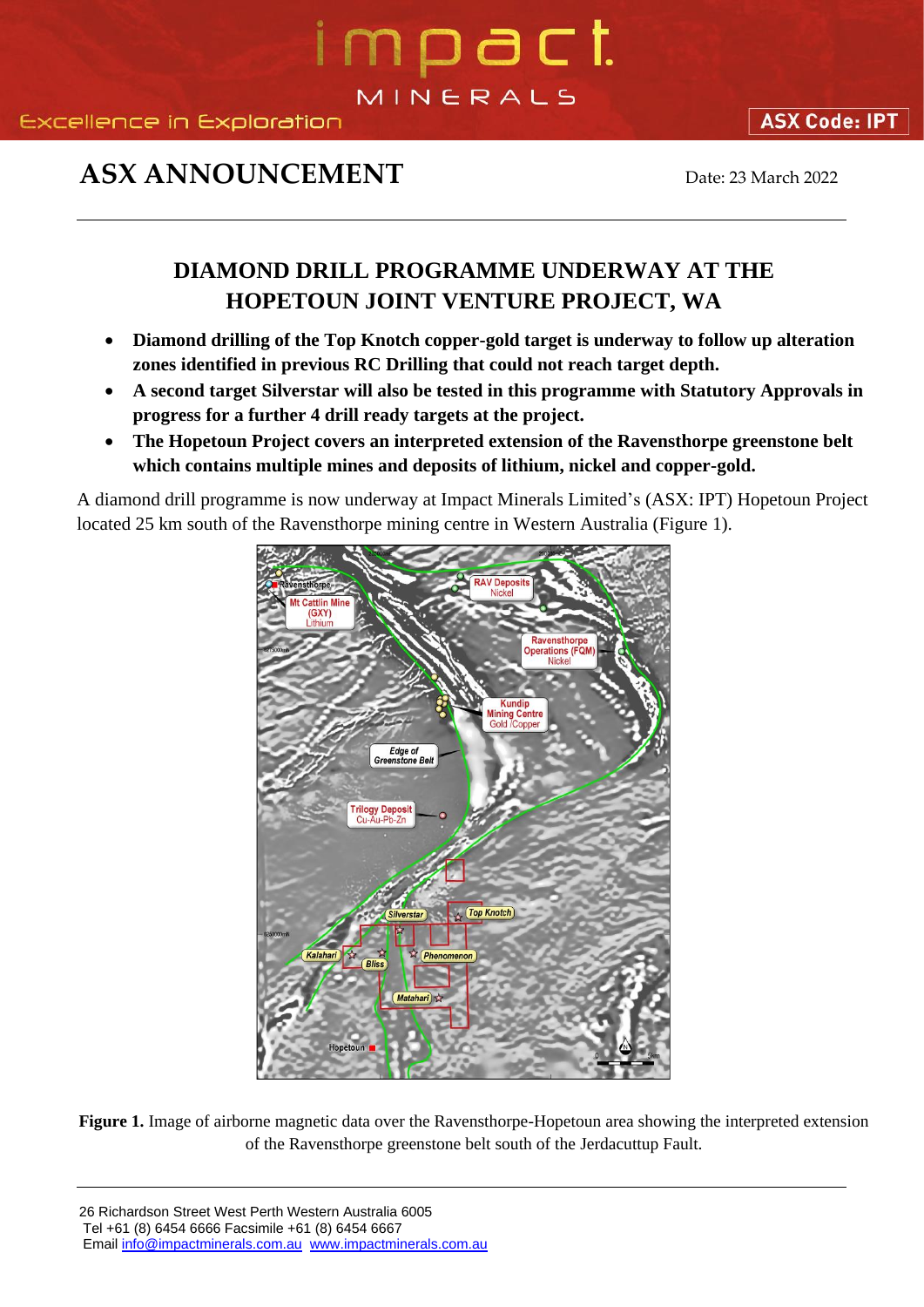The drill programme will further test the Top Knotch copper-gold target where a previous reverse circulation (RC) drill programme intersected four metres of modest pyrite at the very end of the deepest drill hole, and within a zone of extensive potassic alteration with variable low-level copper that is at least 75 metres thick (Figure 2).



**Figure 2.** Cross section from the Top Knotch Prospect showing the soil geochemistry responses and highlighting the sub-horizontal zones of alteration and copper which are increasing in intensity down hole. The location of the diamond drill hole is also shown.

The alteration minerals (K-feldspar and biotite), copper values (up to 250 ppm as measured with a handheld XRF instrument) and sulphide intensity all increase down hole and are open at depth and along trend (ASX Release  $22<sup>nd</sup>$  December 2021 – assays pending).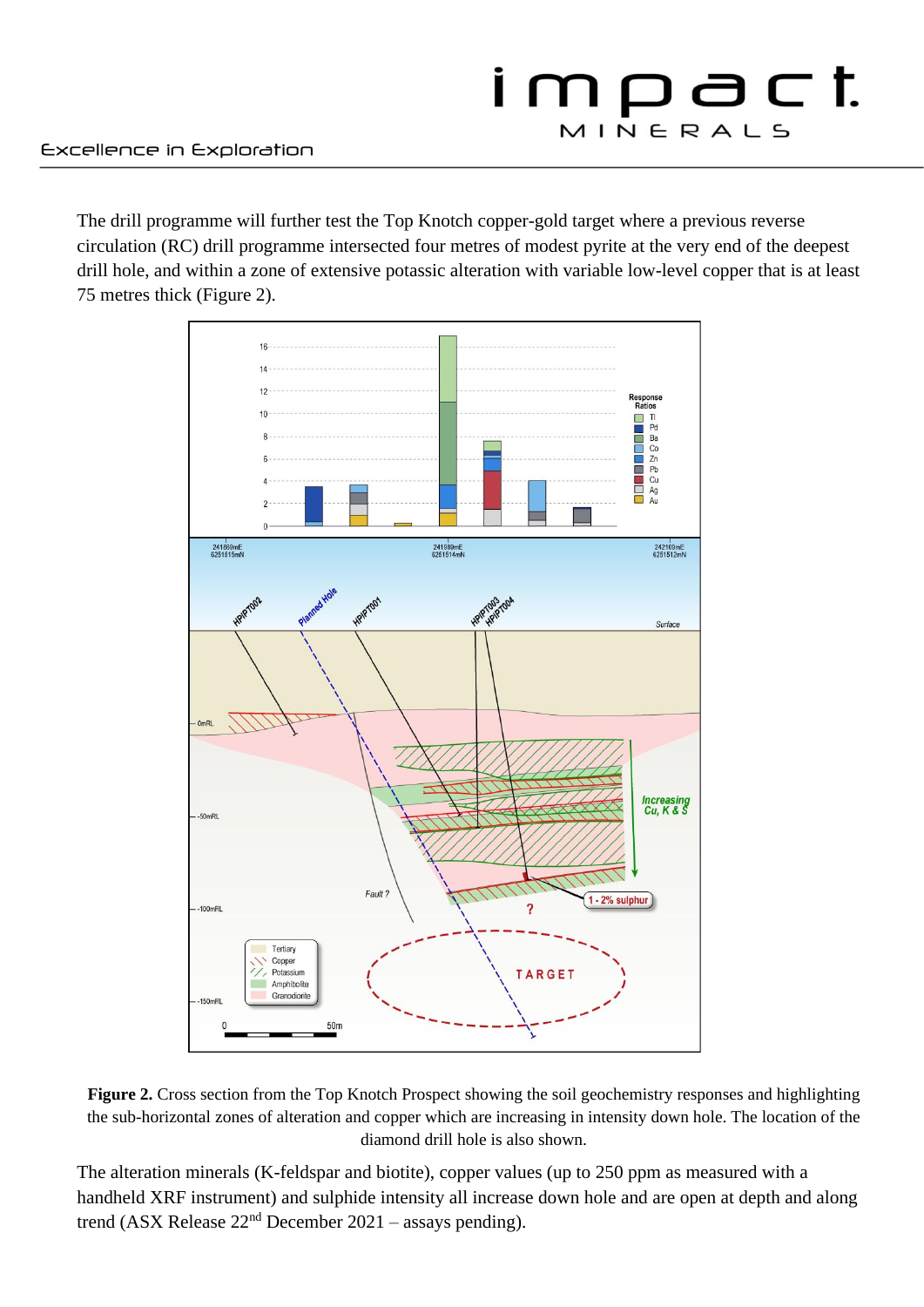The target could not be tested further because of extremely difficult drilling conditions for the RC drill rig in the transported overburden (Figure 2 and ASX Release 22nd December 2021). It is anticipated that the diamond drill rig will be able to penetrate this cover sequence.

The Top Knotch target was identified in proprietary geophysical data and ionic leach soil geochemistry data by Impact's joint venture partner. The ionic leach soil geochemistry data highlights a weak to modest copper-gold-silver anomaly with stronger responses in the pathfinder elements cobalt-barium-thallium (see Figure 2 and JORC Table for further information).

#### **ABOUT THE HOPETOUN JOINT VENTURE PROJECT**

The Hopetoun project is one of four recently announced joint venture projects where Impact is earning an 80% interest (Figure 3 and ASX Release 8<sup>th</sup> December 2021).

The project contains six drill ready targets of which two, Top Knotch and Silverstar, are fully permitted for drill testing (Figure 1). Silverstar will also be tested in this drill programme with statutory approvals being sought for the other targets, likely to be drilled later in the year.



**Figure 3.** Location of Impact's projects in Western Australia.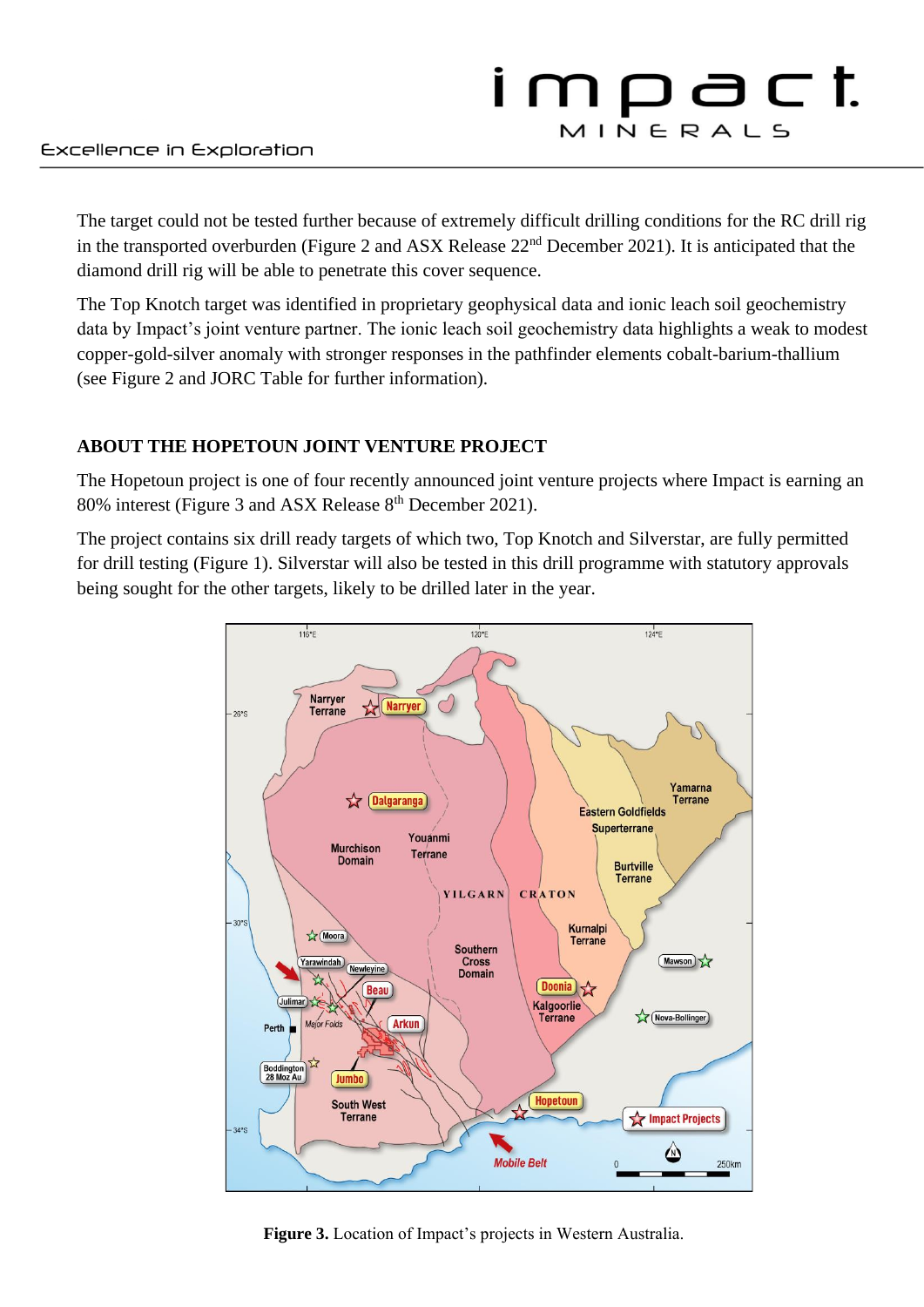The Hopetoun area has received very little exploration because of a perception that much of the area is underlain by mundane Proterozoic gneisses. In addition also there is extensive younger cover which has hindered previous explorers.

However a review of the regional airborne magnetic data over the area suggests that much of the gneiss terrane may comprise a reworked Archaean granite-greenstone terrane as shown in Figure 1.

Indeed the area may be an extension of the Ravensthorpe greenstone belt to the north which contains numerous mines and deposits of lithium (Mt Cattlin mine, Galaxy Resources Ltd, ASX:GXY), nickel sulphide (the dormant RAV 8 mine and associated deposits), copper-gold (including the Kundip historic mining centre where recent exploration has returned exceptional copper-gold results, Medallion Metals Ltd, ASX:MM8), zinc-lead-copper (Trilogy deposit ASX:MM8) as well as nickel laterite (First Quantum Minerals TSX:FM) (Figure 1).

The drill ready targets identified at Hopetoun include targets for nickel-copper-gold-silver and lithium.

#### **COMPLIANCE STATEMENT**

This report contains new Exploration Results for seven soil geochemistry samples.

#### **Dr Mike Jones** Managing Director

*The review of exploration activities and results contained in this report is based on information compiled by Dr Mike Jones, a Member of the Australian Institute of Geoscientists. He is a director of the company and works for Impact Minerals Limited. He has sufficient experience which is relevant to the style of mineralisation and types of deposits under consideration and to the activity which he is undertaking to qualify as a Competent Person as defined in the 2012 edition of the Australasian Code for Reporting of Exploration Results, Mineral Resources and Ore Reserves (the JORC Code). Mike Jones has consented to the inclusion in the report of the matters based on his information in the form and context in which it appears.*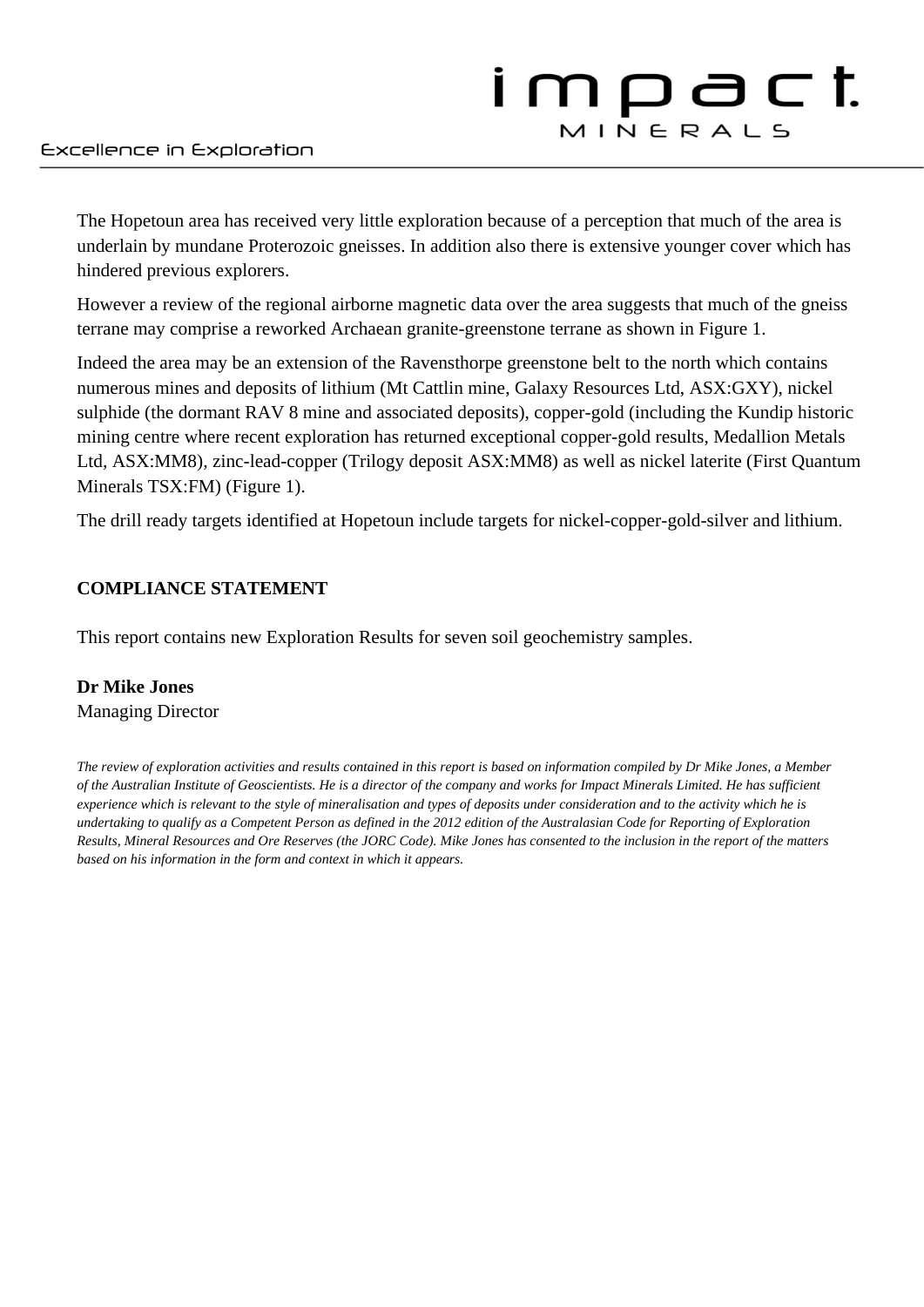#### **APPENDIX 1 - SECTION 1 SAMPLING TECHNIQUES AND DATA**

| <b>Criteria</b>            | <b>JORC Code explanation</b>                                                                                                                                                                                                                                                                                                                                                                                                                                                                                                                                                                | <b>Commentary</b>                                                                                                                                                                                                                                                                                                                                                                                                                                                                                                                                                                                |
|----------------------------|---------------------------------------------------------------------------------------------------------------------------------------------------------------------------------------------------------------------------------------------------------------------------------------------------------------------------------------------------------------------------------------------------------------------------------------------------------------------------------------------------------------------------------------------------------------------------------------------|--------------------------------------------------------------------------------------------------------------------------------------------------------------------------------------------------------------------------------------------------------------------------------------------------------------------------------------------------------------------------------------------------------------------------------------------------------------------------------------------------------------------------------------------------------------------------------------------------|
| <b>Sampling techniques</b> | Nature and quality of sampling (e.g. cut channels, random chips, or specific<br>specialised industry standard measurement tools appropriate to the<br>minerals under investigation, such as down hole gamma sondes, or<br>handheld XRF instruments, etc). These examples should not be taken as<br>limiting the broad meaning of sampling.                                                                                                                                                                                                                                                  | Soil samples of a weight of about 250 grams were taken from a depth of about 15-20 cm below surface.<br>They were sieved on site to -2 mm and placed in plastic snap seal bags for transport to the laboratory.                                                                                                                                                                                                                                                                                                                                                                                  |
|                            |                                                                                                                                                                                                                                                                                                                                                                                                                                                                                                                                                                                             | The ionic leach method is predicated on a model whereby mobile metal ions migrate to surface via capilla<br>action and evapo-transpiration and therefore have the ability to migrate through transported cover provided<br>it has been in place for some time (>1 million years).                                                                                                                                                                                                                                                                                                                |
|                            | Include reference to measures taken to ensure sample representivity and<br>the appropriate calibration of any measurement tools or systems used                                                                                                                                                                                                                                                                                                                                                                                                                                             | The soil samples were taken on 50 to 100 metre spacings along gazetted roads and tracks across various<br>targets. Enough samples were taken to establish the background values of the metals and elements that<br>can be used to determine levels of anomalism. The background values were estimated as the mean of<br>the lowest Quartile of data. This value was then divided back into the assay result to give a "times<br>background" value or so-called Response Ration. It is a straight forward method of determining relative<br>levels of anomalism for multiple metals and elements. |
|                            | Aspects of the determination of mineralisation that are Material to the<br>Public Report. In cases where 'industry standard' work has been done this<br>would be relatively simple (e.g. 'reverse circulation drilling was used to<br>obtain 1 m samples from which 3 kg was pulverised to produce a 30 g<br>charge for fire assay'). In other cases more explanation may be required,<br>such as where there is coarse gold that has inherent sampling problems.<br>Unusual commodities or mineralisation types (e.g. submarine nodules)<br>may warrant disclosure of detailed information | The soil samples were taken using industry standard procedures.                                                                                                                                                                                                                                                                                                                                                                                                                                                                                                                                  |
| <b>Drilling techniques</b> | Drill type (e.g. core, reverse circulation, open-hole hammer, rotary air<br>blast, auger, Bangka, sonic, etc) and details (e.g. core diameter, triple or<br>standard tube, depth of diamond tails, face-sampling bit or other type,<br>whether core is oriented and if so, by what method, etc).                                                                                                                                                                                                                                                                                            | N/A                                                                                                                                                                                                                                                                                                                                                                                                                                                                                                                                                                                              |
| Drill sample recovery      | Method of recording and assessing core and chip sample recoveries and<br>results assessed                                                                                                                                                                                                                                                                                                                                                                                                                                                                                                   | N/A                                                                                                                                                                                                                                                                                                                                                                                                                                                                                                                                                                                              |
|                            | Measures taken to maximise sample recovery and ensure representative<br>nature of the samples                                                                                                                                                                                                                                                                                                                                                                                                                                                                                               | Standard field procedures for soil samples were used.                                                                                                                                                                                                                                                                                                                                                                                                                                                                                                                                            |
|                            | Whether a relationship exists between sample recovery and grade and<br>whether sample bias may have occurred due to preferential loss/gain of<br>fine/coarse material.                                                                                                                                                                                                                                                                                                                                                                                                                      | No sample bias has been established.                                                                                                                                                                                                                                                                                                                                                                                                                                                                                                                                                             |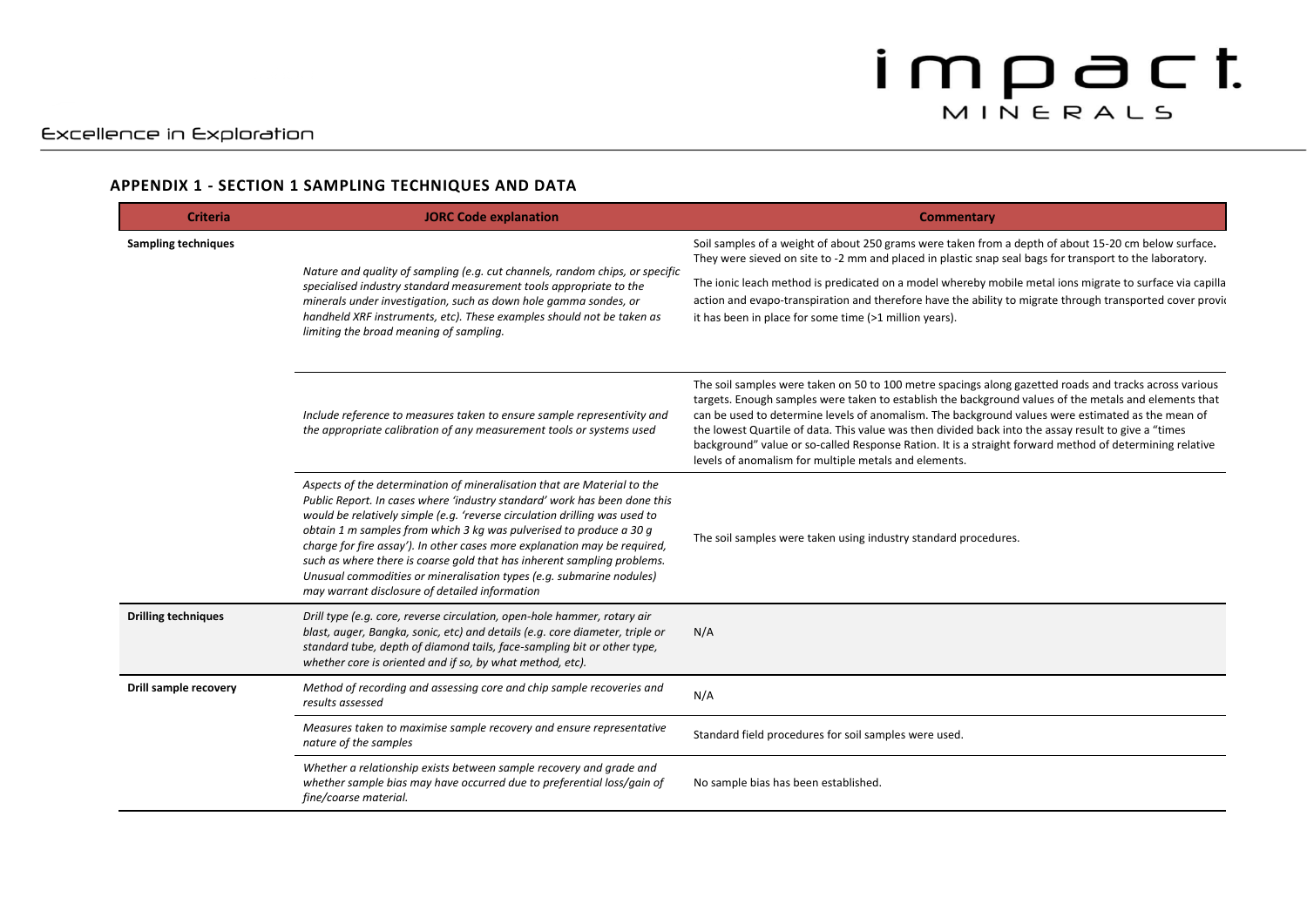#### Excellence in Exploration

| <b>Criteria</b>                                   | <b>JORC Code explanation</b>                                                                                                                                                                                                              | <b>Commentary</b>                                                                                                                                                                                                                                                                                                                              |
|---------------------------------------------------|-------------------------------------------------------------------------------------------------------------------------------------------------------------------------------------------------------------------------------------------|------------------------------------------------------------------------------------------------------------------------------------------------------------------------------------------------------------------------------------------------------------------------------------------------------------------------------------------------|
| Logging                                           | Whether core and chip samples have been geologically and geotechnically<br>logged to a level of detail to support appropriate Mineral Resource<br>estimation, mining studies and metallurgical studies.                                   | N/A                                                                                                                                                                                                                                                                                                                                            |
|                                                   | Whether logging is qualitative or quantitative in nature. Core (or costean,<br>channel, etc) photography.                                                                                                                                 | N/A                                                                                                                                                                                                                                                                                                                                            |
|                                                   | The total length and percentage of the relevant intersections logged                                                                                                                                                                      | N/A                                                                                                                                                                                                                                                                                                                                            |
| Sub-sampling techniques and<br>sample preparation | If core, whether cut or sawn and whether quarter, half or all core taken.                                                                                                                                                                 | N/A                                                                                                                                                                                                                                                                                                                                            |
|                                                   | If non-core, whether riffled, tube sampled, rotary split, etc and whether<br>sampled wet or dry.                                                                                                                                          | N/A                                                                                                                                                                                                                                                                                                                                            |
|                                                   | For all sample types, the nature, quality and appropriateness of the sample<br>preparation technique.                                                                                                                                     | The size and distribution of the soil samples is appropriate for regional exploration.                                                                                                                                                                                                                                                         |
|                                                   | Quality control procedures adopted for all sub-sampling stages to<br>maximise representivity of samples.                                                                                                                                  | Laboratory QC procedures for soil samples involve the use of internal certified reference material as<br>assay standards, along with blanks, duplicates and replicates.                                                                                                                                                                        |
|                                                   | Measures taken to ensure that the sampling is representative of the in-situ<br>material collected, including for instance results for field duplicate/second-<br>half sampling.                                                           | No field duplicates were taken as this is not warranted at this early stage of exploration.                                                                                                                                                                                                                                                    |
|                                                   | Whether sample sizes are appropriate to the grain size of the material<br>being sampled.                                                                                                                                                  | Sample sizes are appropriate                                                                                                                                                                                                                                                                                                                   |
| Quality of assay data and<br>laboratory tests     | The nature, quality and appropriateness of the assaying and laboratory<br>procedures used and whether the technique is considered partial or total.                                                                                       | Samples were submitted to ALS Laboratories in Perth for analysis by the ionic leach method ME-MS23<br>with ICP-MS finish for 61 elements including: Ag, Au, Bi, Cd, Co, Cr, Cs, Cu, Li, Mo, Ni, Pb, Pd, Pt, Sn, Ta,<br>W, Zn. Sample preparation involved weighing out of 50 g of the soil sample and adding a fixed aliquot of<br>the digest. |
|                                                   | For geophysical tools, spectrometers, handheld XRF instruments, etc, the<br>parameters used in determining the analysis including instrument make<br>and model, reading times, calibrations factors applied and their derivation,<br>etc. | N/A                                                                                                                                                                                                                                                                                                                                            |
|                                                   | Nature of quality control procedures adopted (e.g. standards, blanks,<br>duplicates, external laboratory checks) and whether acceptable levels of<br>accuracy (i.e. lack of bias) and precision have been established.                    | Duplicate samples are not required at this early stage of exploration.                                                                                                                                                                                                                                                                         |
| Verification of sampling and<br>assaying          | The verification of significant intersections by either independent or<br>alternative company personnel.                                                                                                                                  | The results have not been verified by independent or alternative companies. This is not required at this<br>stage of exploration.                                                                                                                                                                                                              |
|                                                   | The use of twinned holes.                                                                                                                                                                                                                 | N/A                                                                                                                                                                                                                                                                                                                                            |
|                                                   |                                                                                                                                                                                                                                           |                                                                                                                                                                                                                                                                                                                                                |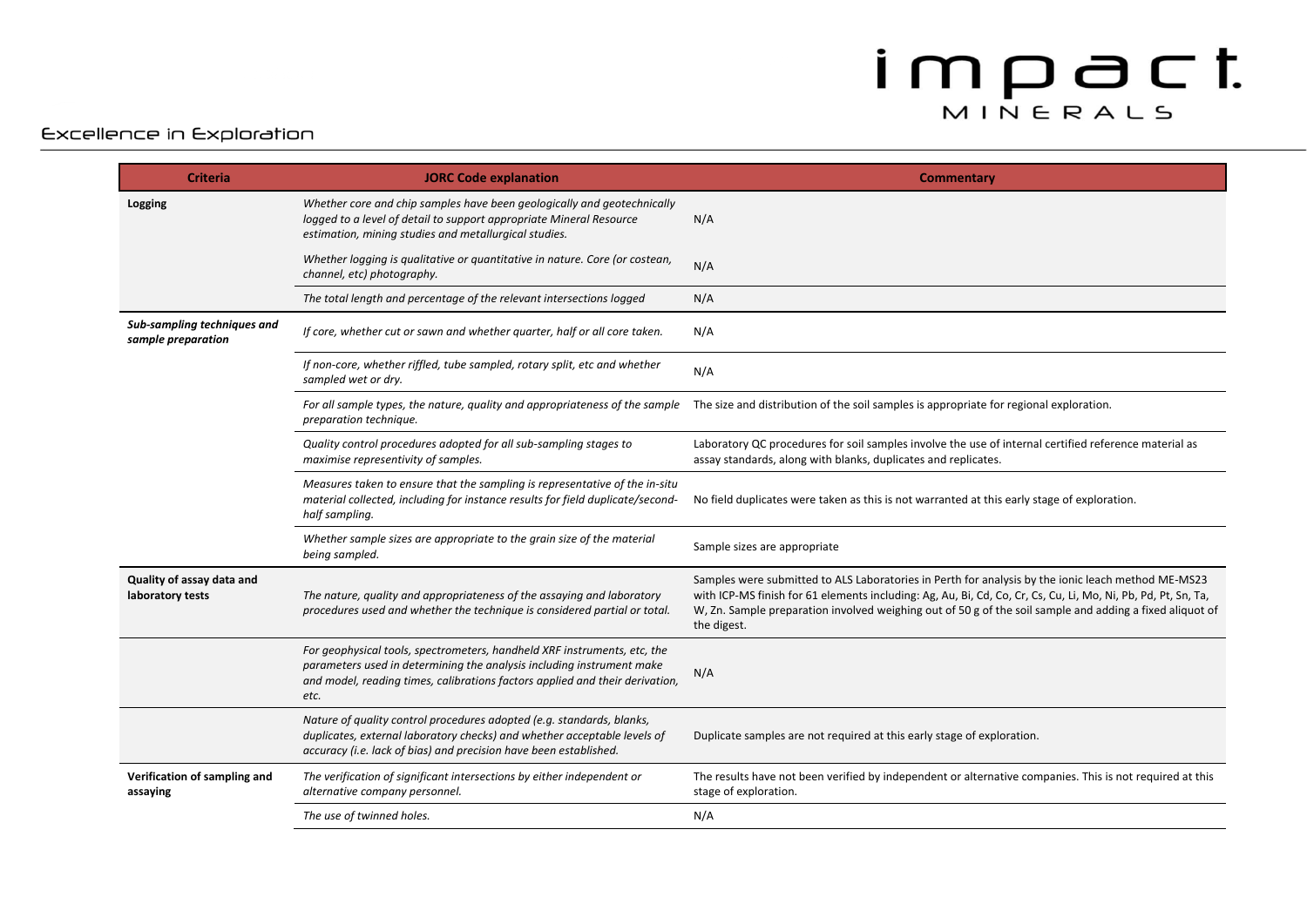#### Excellence in Exploration

| <b>Criteria</b>                                            | <b>JORC Code explanation</b>                                                                                                                                                                                                          | Commentary                                                                                                          |
|------------------------------------------------------------|---------------------------------------------------------------------------------------------------------------------------------------------------------------------------------------------------------------------------------------|---------------------------------------------------------------------------------------------------------------------|
|                                                            | Documentation of primary data, data entry procedures, data verification,<br>data storage (physical and electronic) protocols.                                                                                                         | Primary assay data has been entered into standard Excel templates for plotting in QGIS and IOGAS.                   |
|                                                            | Discuss any adjustment to assay data.                                                                                                                                                                                                 | There are no adjustments to the assay data.                                                                         |
| Location of data points                                    | Accuracy and quality of surveys used to locate drill holes (collar and down-<br>hole surveys), trenches, mine workings and other locations used in Mineral<br>Resource estimation.                                                    | Sample locations were located by handheld GPS.                                                                      |
|                                                            | Specification of the grid system used.                                                                                                                                                                                                | The grid system for Hopetoun is MGA GDA94, Zone 50.                                                                 |
|                                                            | Quality and adequacy of topographic control.                                                                                                                                                                                          | N/A                                                                                                                 |
| Data spacing and distribution                              | Data spacing for reporting of Exploration Results.                                                                                                                                                                                    | The samples were taken at 50 to 100 metre spacings along the traverses.                                             |
|                                                            | Whether the data spacing and distribution is sufficient to establish the<br>degree of geological and grade continuity appropriate for the Mineral<br>Resource and Ore Reserve estimation procedure(s) and classifications<br>applied. | N/A                                                                                                                 |
|                                                            | Whether sample compositing has been applied.                                                                                                                                                                                          | N/A                                                                                                                 |
| Orientation of data in relation<br>to geological structure | Whether the orientation of sampling achieves unbiased sampling of<br>possible structures and the extent to which this is known, considering the<br>deposit type.                                                                      | Not relevant to soil results.                                                                                       |
|                                                            | If the relationship between the drilling orientation and the orientation of<br>key mineralised structures is considered to have introduced a sampling<br>bias, this should be assessed and reported if material.                      | Not relevant to soil results.                                                                                       |
| Sample security                                            | The measures taken to ensure sample security.                                                                                                                                                                                         | Samples were taken by Impact's joint venture partners and delivered by them directly to the laboratory.             |
| <b>Audits or reviews</b>                                   | The results of any audits or reviews of sampling techniques and data.                                                                                                                                                                 | At this stage of exploration a review of the sampling techniques and data by an external party is not<br>warranted. |

#### **SECTION 2 REPORTING OF EXPLORATION RESULTS**

| <b>Criteria</b>                            | <b>JORC Code explanation</b>                                                                                                                                                                                                                                                          | <b>Commentary</b>                                                                                                                                                                                                                                                                                                             |
|--------------------------------------------|---------------------------------------------------------------------------------------------------------------------------------------------------------------------------------------------------------------------------------------------------------------------------------------|-------------------------------------------------------------------------------------------------------------------------------------------------------------------------------------------------------------------------------------------------------------------------------------------------------------------------------|
| Mineral tenement and land<br>tenure status | Type, reference name/number, location and ownership including<br>agreements or material issues with third parties such as joint ventures,<br>partnerships, overriding royalties, native title interests, historical sites,<br>wilderness or national park and environmental settings. | The Hopetoun project comprises two tenements E74/563 and E74/697 in joint venture with Octo<br>Resources Pty Limited. Impact is earning an 80% interest in the tenement by free carrying SSE to a<br>Decision to Mine. Octo has signed Land Access agreements with the various Native Title claimants that<br>cover the area. |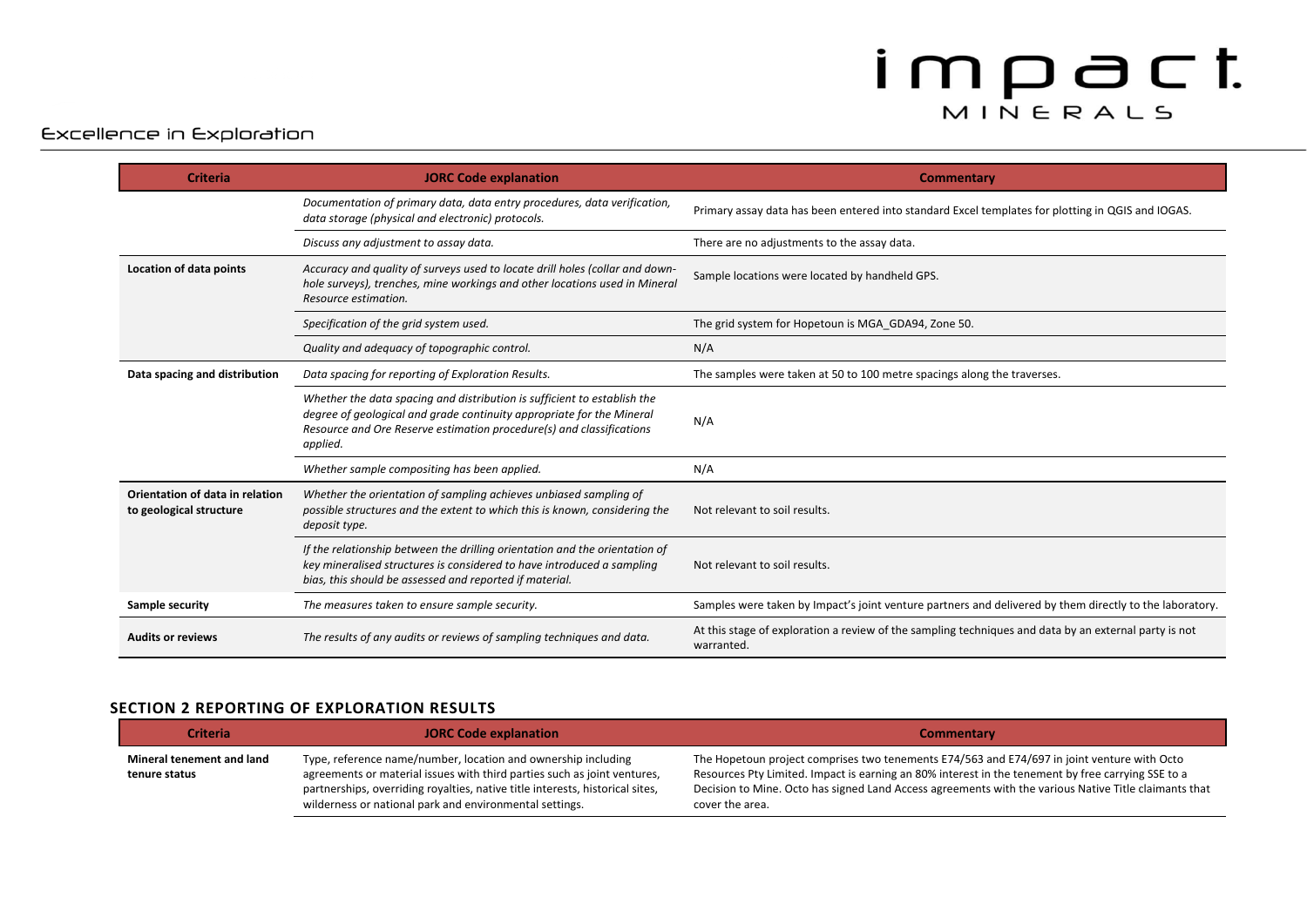#### Excellence in Exploration

| <b>Criteria</b>                                                               | <b>JORC Code explanation</b>                                                                                                                                                                                                                                                                                                                                                                                                                                                          | Commentary                                                                                                                                                                                                          |
|-------------------------------------------------------------------------------|---------------------------------------------------------------------------------------------------------------------------------------------------------------------------------------------------------------------------------------------------------------------------------------------------------------------------------------------------------------------------------------------------------------------------------------------------------------------------------------|---------------------------------------------------------------------------------------------------------------------------------------------------------------------------------------------------------------------|
|                                                                               | The security of the tenure held at the time of reporting along with any<br>known impediments to obtaining a licence to operate in the area.                                                                                                                                                                                                                                                                                                                                           | The tenements are in good standing with no known impediments.                                                                                                                                                       |
| <b>Exploration done by other</b><br>parties                                   | Acknowledgment and appraisal of exploration by other parties.                                                                                                                                                                                                                                                                                                                                                                                                                         | There has been no significant previous work at this project.                                                                                                                                                        |
| Geology                                                                       | Deposit type, geological setting and style of mineralisation.                                                                                                                                                                                                                                                                                                                                                                                                                         | Nickel-copper-PGE sulphide mineralisation associated with mafic to ultramafic intrusions and gold-<br>copper in deformed and metamorphosed greenstone belts. LCT Pegmatites, REE and Rb granites and<br>pegmatites. |
| <b>Drill hole Information</b>                                                 | A summary of all information material to the understanding of the<br>exploration results including a tabulation of the following information for<br>all Material drill holes:<br>easting and northing of the drill hole collar<br>$\bullet$<br>elevation or RL (Reduced Level - elevation above sea level in N/A<br>$\bullet$<br>metres) of the drill hole collar<br>dip and azimuth of the hole<br>$\bullet$<br>down hole length and interception depth<br>hole length.<br>$\bullet$ |                                                                                                                                                                                                                     |
| Data aggregation methods                                                      | In reporting Exploration Results, weighting averaging techniques,<br>maximum and/or minimum grade truncations (e.g. cutting of high grades)<br>and cut-off grades are usually Material and should be stated.                                                                                                                                                                                                                                                                          | $N/A$ .                                                                                                                                                                                                             |
|                                                                               | Where aggregate intercepts incorporate short lengths of high-grade<br>results and longer lengths of low-grade results, the procedure used for<br>such aggregation should be stated and some typical examples of such<br>aggregations should be shown in detail.                                                                                                                                                                                                                       | N/A                                                                                                                                                                                                                 |
|                                                                               | The assumptions used for any reporting of metal equivalent values should<br>be clearly stated.                                                                                                                                                                                                                                                                                                                                                                                        | N/A                                                                                                                                                                                                                 |
| <b>Relationship between</b><br>mineralisation widths and<br>intercept lengths | These relationships are particularly important in the reporting of<br><b>Exploration Results.</b><br>If the geometry of the mineralisation with respect to the drill hole angle is<br>known, its nature should be reported.<br>If it is not known and only the down hole lengths are reported, there<br>should be a clear statement to this effect (e.g. 'down hole length, true<br>width not known').                                                                                | N/A                                                                                                                                                                                                                 |
| <b>Diagrams</b>                                                               | Appropriate maps and sections (with scales) and tabulations of intercepts<br>should be included for any significant discovery being reported These<br>should include, but not be limited to a plan view of drill hole collar<br>locations and appropriate sectional views.                                                                                                                                                                                                            | Refer to Figures in body of text.                                                                                                                                                                                   |